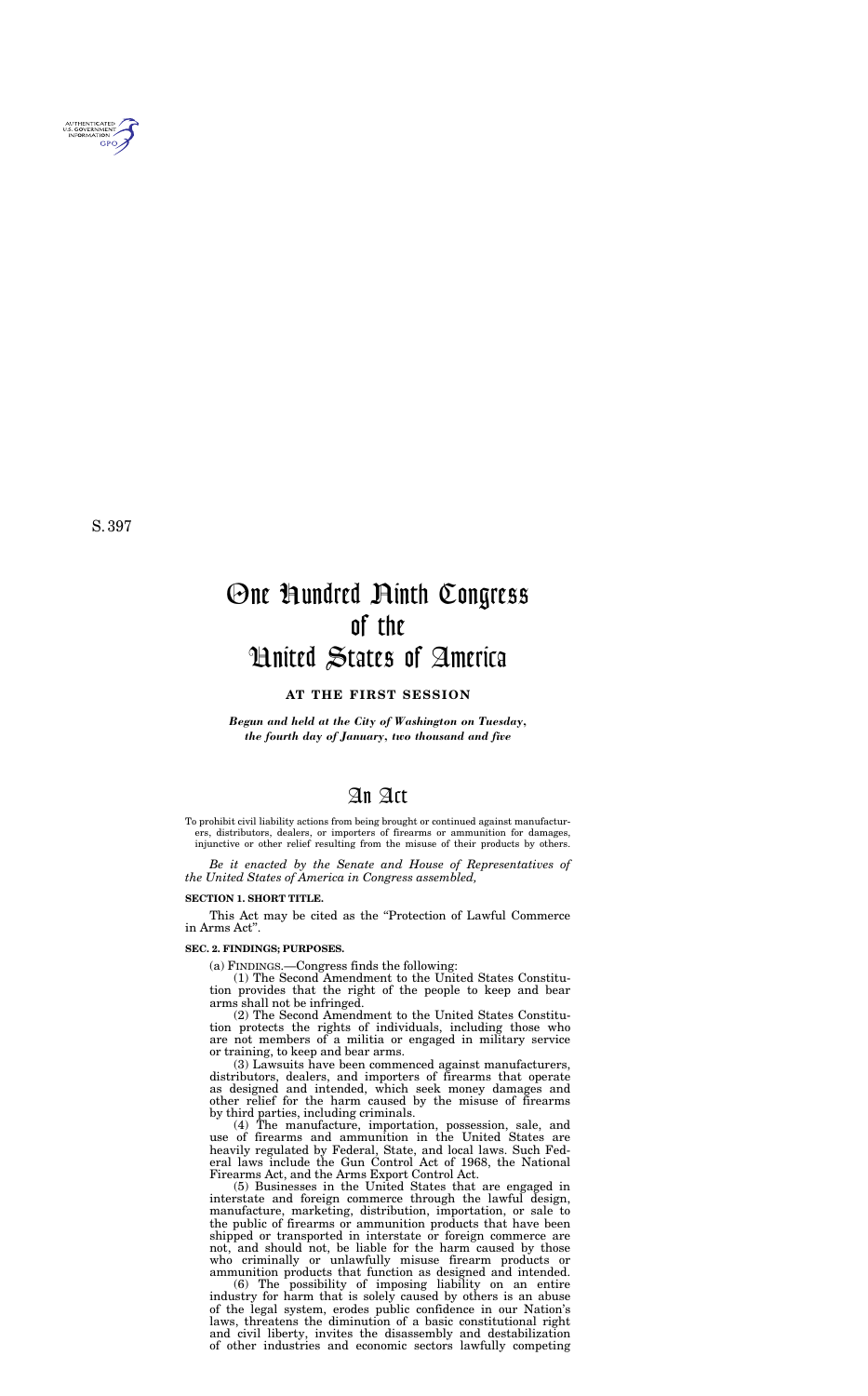in the free enterprise system of the United States, and constitutes an unreasonable burden on interstate and foreign commerce of the United States.

(7) The liability actions commenced or contemplated by the Federal Government, States, municipalities, and private interest groups and others are based on theories without foundation in hundreds of years of the common law and jurisprudence of the United States and do not represent a bona fide expansion of the common law. The possible sustaining of these actions by a maverick judicial officer or petit jury would expand civil liability in a manner never contemplated by the framers of the Constitution, by Congress, or by the legislatures of the several States. Such an expansion of liability would constitute a deprivation of the rights, privileges, and immunities guaranteed to a citizen of the United States under the Fourteenth Amendment to the United States Constitution.

(8) The liability actions commenced or contemplated by the Federal Government, States, municipalities, private interest groups and others attempt to use the judicial branch to circumvent the Legislative branch of government to regulate interstate and foreign commerce through judgments and judicial decrees thereby threatening the Separation of Powers doctrine and weakening and undermining important principles of federalism, State sovereignty and comity between the sister States. (b) PURPOSES.—The purposes of this Act are as follows:

(1) To prohibit causes of action against manufacturers, distributors, dealers, and importers of firearms or ammunition products, and their trade associations, for the harm solely caused by the criminal or unlawful misuse of firearm products or ammunition products by others when the product functioned as designed and intended.

(2) To preserve a citizen's access to a supply of firearms and ammunition for all lawful purposes, including hunting, self-defense, collecting, and competitive or recreational shooting.

(3) To guarantee a citizen's rights, privileges, and immunities, as applied to the States, under the Fourteenth Amendment to the United States Constitution, pursuant to section 5 of that Amendment.

(4) To prevent the use of such lawsuits to impose unreasonable burdens on interstate and foreign commerce.

(5) To protect the right, under the First Amendment to the Constitution, of manufacturers, distributors, dealers, and importers of firearms or ammunition products, and trade associations, to speak freely, to assemble peaceably, and to petition the Government for a redress of their grievances.

(6) To preserve and protect the Separation of Powers doctrine and important principles of federalism, State sovereignty and comity between sister States.

(7) To exercise congressional power under article IV, section 1 (the Full Faith and Credit Clause) of the United States Constitution.

#### **SEC. 3. PROHIBITION ON BRINGING OF QUALIFIED CIVIL LIABILITY ACTIONS IN FEDERAL OR STATE COURT.**

(a) IN GENERAL.—A qualified civil liability action may not be brought in any Federal or State court.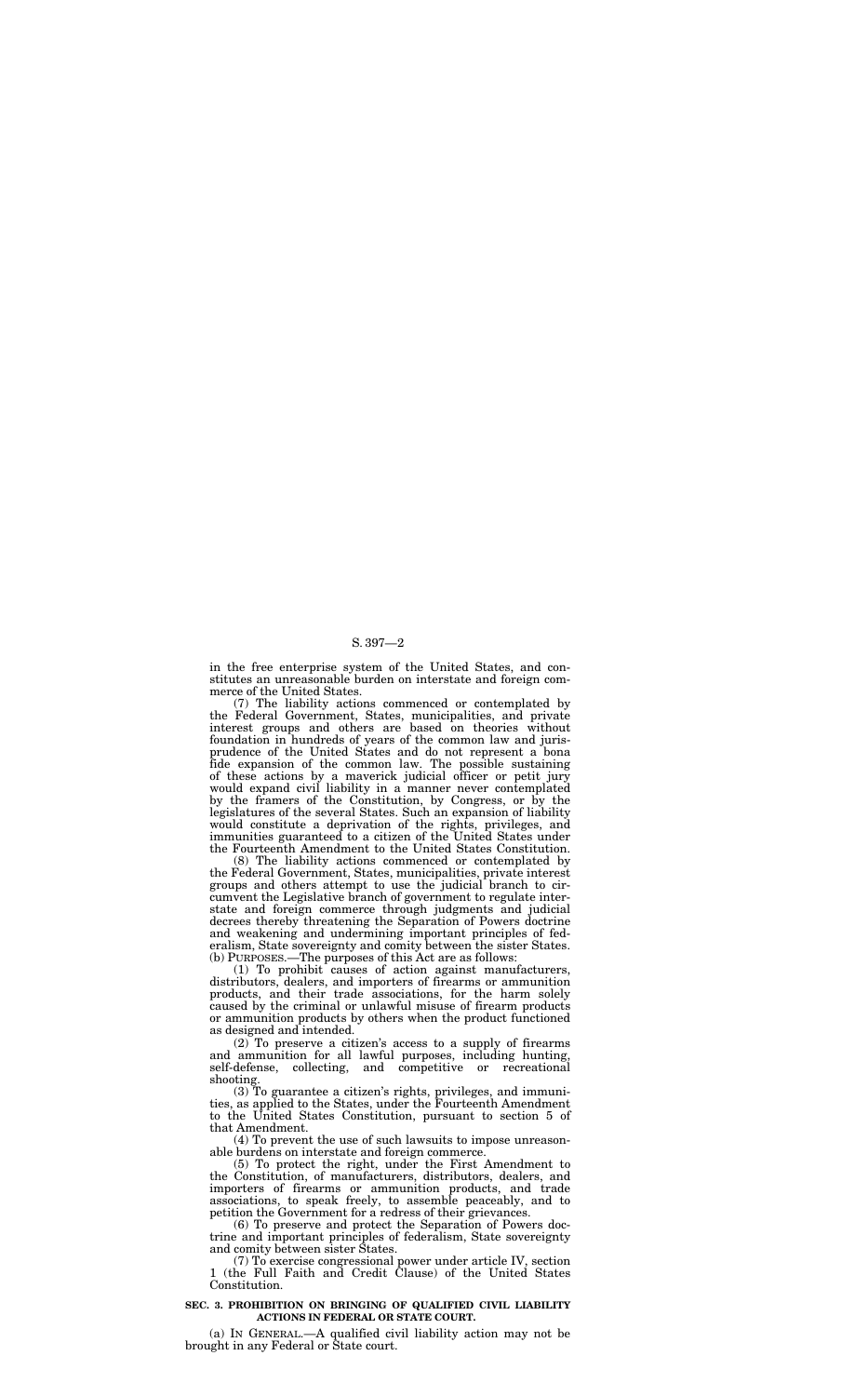(b) DISMISSAL OF PENDING ACTIONS.—A qualified civil liability action that is pending on the date of enactment of this Act shall be immediately dismissed by the court in which the action was brought or is currently pending.

#### **SEC. 4. DEFINITIONS.**

In this Act:

(1) ENGAGED IN THE BUSINESS.—The term ''engaged in the business'' has the meaning given that term in section 921(a)(21) of title 18, United States Code, and, as applied to a seller of ammunition, means a person who devotes time, attention, and labor to the sale of ammunition as a regular course of trade or business with the principal objective of livelihood and profit through the sale or distribution of ammunition.

(2) MANUFACTURER. The term "manufacturer" means, with respect to a qualified product, a person who is engaged in the business of manufacturing the product in interstate or foreign commerce and who is licensed to engage in business as such a manufacturer under chapter 44 of title 18, United States Code.

(3) PERSON.—The term ''person'' means any individual, corporation, company, association, firm, partnership, society, joint stock company, or any other entity, including any governmental entity.

(4) QUALIFIED PRODUCT.—The term ''qualified product'' means a firearm (as defined in subparagraph (A) or (B) of section 921(a)(3) of title 18, United States Code), including any antique firearm (as defined in section  $921(a)(16)$  of such title), or ammunition (as defined in section  $921(a)(17)(A)$  of such title), or a component part of a firearm or ammunition, that has been shipped or transported in interstate or foreign commerce.

(5) QUALIFIED CIVIL LIABILITY ACTION.—

(A) IN GENERAL.—The term ''qualified civil liability action'' means a civil action or proceeding or an administrative proceeding brought by any person against a manufacturer or seller of a qualified product, or a trade association, for damages, punitive damages, injunctive or declaratory relief, abatement, restitution, fines, or penalties, or other relief, resulting from the criminal or unlawful misuse of a qualified product by the person or a third party, but (i) an action brought against a transferor convicted under section 924(h) of title 18, United States Code, or a comparable or identical State felony law, by a party directly harmed by the conduct of which the transferee is so convicted;

(ii) an action brought against a seller for negligent entrustment or negligence per se;

(iii) an action in which a manufacturer or seller of a qualified product knowingly violated a State or Federal statute applicable to the sale or marketing of the product, and the violation was a proximate cause of the harm for which relief is sought, including— (I) any case in which the manufacturer or seller knowingly made any false entry in, or failed to make appropriate entry in, any record required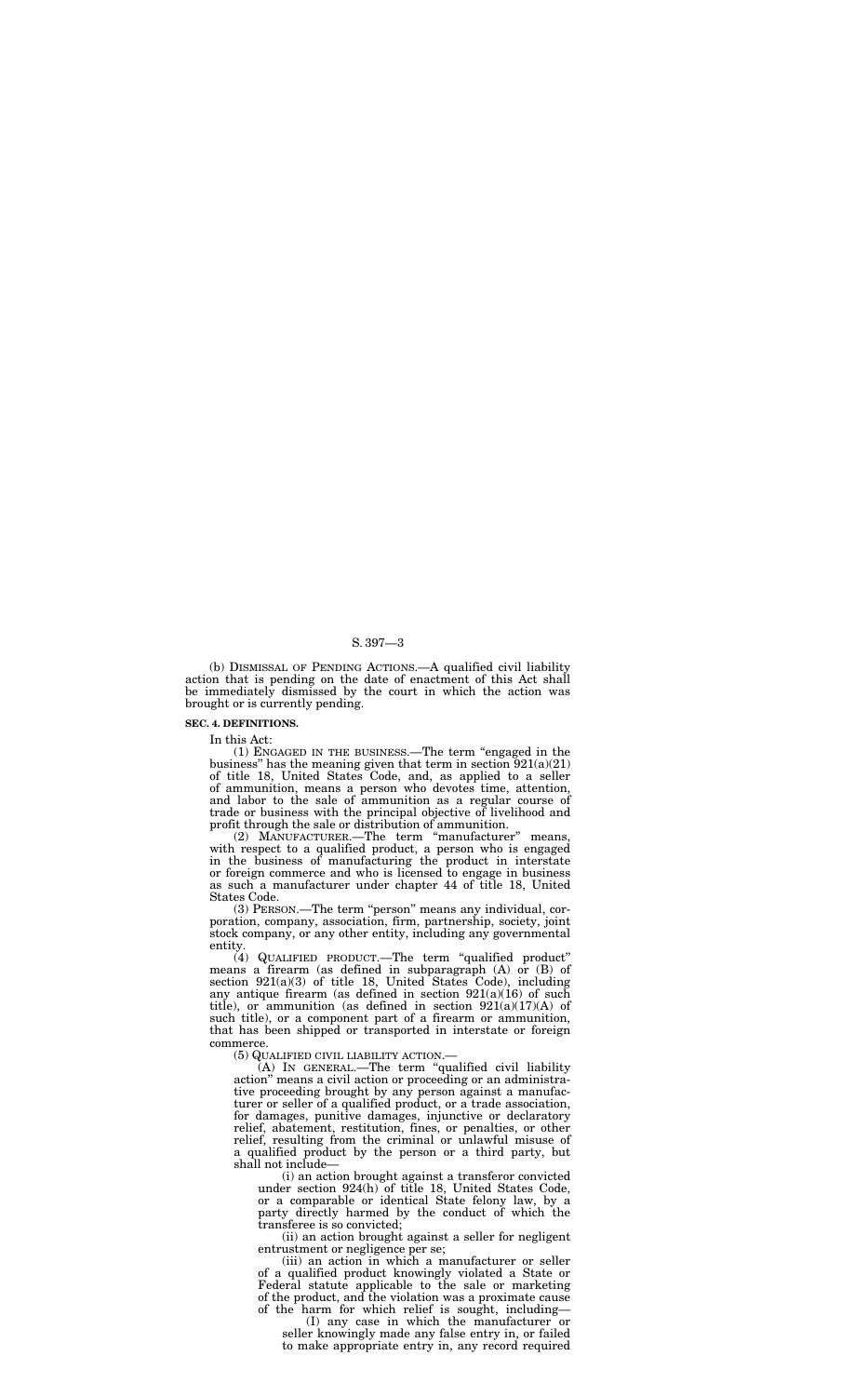to be kept under Federal or State law with respect to the qualified product, or aided, abetted, or conspired with any person in making any false or fictitious oral or written statement with respect to any fact material to the lawfulness of the sale or other disposition of a qualified product; or

(II) any case in which the manufacturer or seller aided, abetted, or conspired with any other person to sell or otherwise dispose of a qualified product, knowing, or having reasonable cause to believe, that the actual buyer of the qualified product was prohibited from possessing or receiving a firearm or ammunition under subsection (g) or (n) of section 922 of title 18, United States Code;

(iv) an action for breach of contract or warranty in connection with the purchase of the product;

(v) an action for death, physical injuries or property damage resulting directly from a defect in design or manufacture of the product, when used as intended or in a reasonably foreseeable manner, except that where the discharge of the product was caused by a volitional act that constituted a criminal offense, then such act shall be considered the sole proximate cause of any resulting death, personal injuries or property damage; or

(vi) an action or proceeding commenced by the Attorney General to enforce the provisions of chapter 44 of title 18 or chapter 53 of title 26, United States Code.

 $(B)$  a dealer (as defined in section  $921(a)(11)$  of title 18, United States Code) who is engaged in the business as such a dealer in interstate or foreign commerce and

(B) NEGLIGENT ENTRUSTMENT.—As used in subparagraph (A)(ii), the term ''negligent entrustment'' means the supplying of a qualified product by a seller for use by another person when the seller knows, or reasonably should know, the person to whom the product is supplied is likely to, and does, use the product in a manner involving unreasonable risk of physical injury to the person or others. (C) RULE OF CONSTRUCTION.—The exceptions enumerated under clauses (i) through (v) of subparagraph (A) shall be construed so as not to be in conflict, and no provision of this Act shall be construed to create a public or private cause of action or remedy. (D) MINOR CHILD EXCEPTION.—Nothing in this Act shall be construed to limit the right of a person under 17 years of age to recover damages authorized under Federal or State law in a civil action that meets 1 of the requirements under clauses (i) through  $(v)$  of subparagraph  $(A)$ . (6) SELLER.—The term ''seller'' means, with respect to a qualified product—  $(A)$  an importer (as defined in section 921(a)(9) of title 18, United States Code) who is engaged in the business as such an importer in interstate or foreign commerce and who is licensed to engage in business as such an importer under chapter 44 of title 18, United States Code;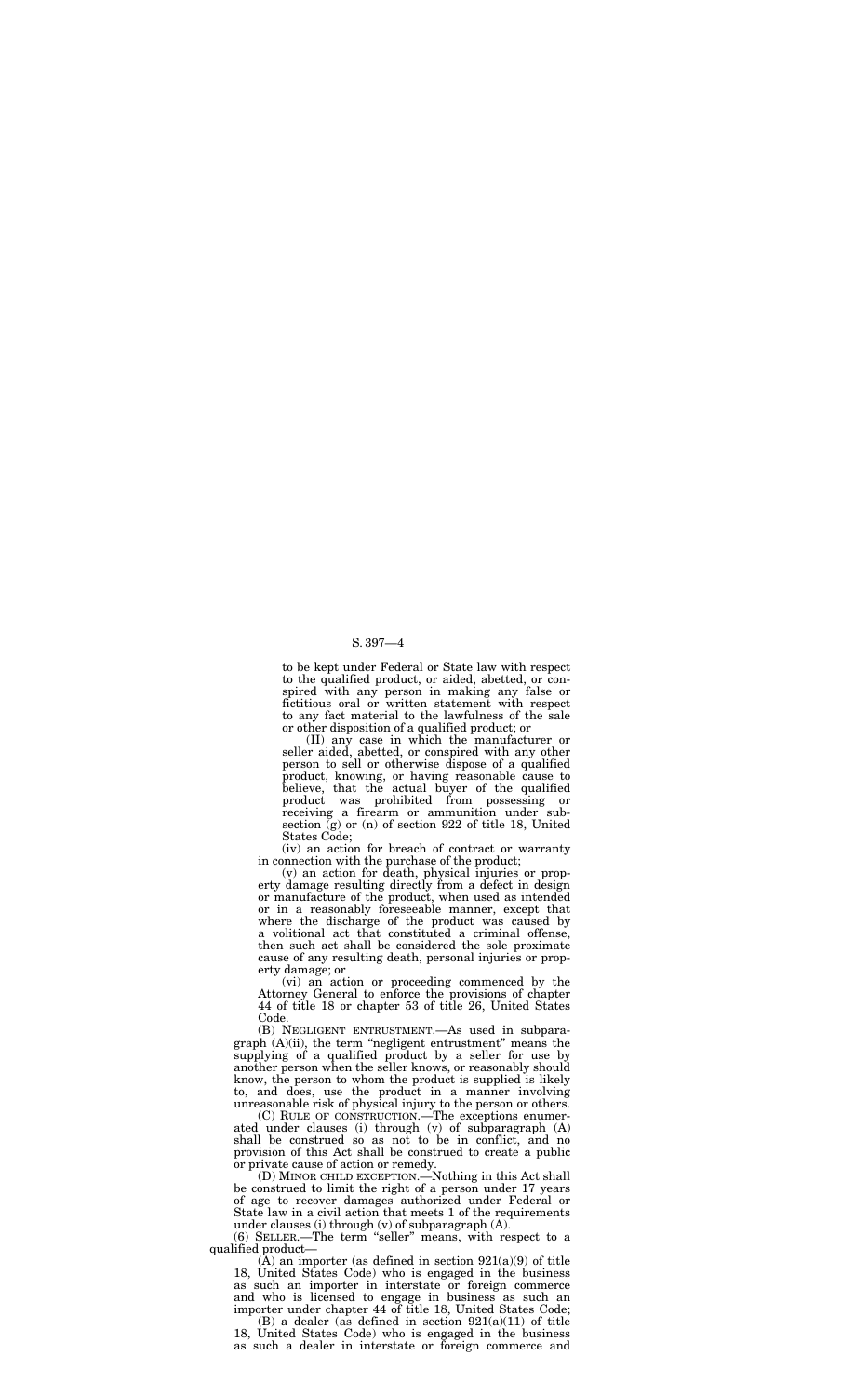who is licensed to engage in business as such a dealer under chapter 44 of title 18, United States Code; or

(C) a person engaged in the business of selling ammunition (as defined in section  $921(a)(17)(A)$  of title 18, United States Code) in interstate or foreign commerce at the wholesale or retail level.

(7) STATE.—The term ''State'' includes each of the several States of the United States, the District of Columbia, the Commonwealth of Puerto Rico, the Virgin Islands, Guam, American Samoa, and the Commonwealth of the Northern Mariana Islands, and any other territory or possession of the United States, and any political subdivision of any such place.

(B) that is an organization described in section  $501(c)(6)$ of the Internal Revenue Code of 1986 and exempt from tax under section 501(a) of such Code; and

(8) TRADE ASSOCIATION.—The term ''trade association'' means—

(1) to promote the safe storage and use of handguns by consumers;<br>(2) to  $p$ 

(A) any corporation, unincorporated association, federation, business league, professional or business organization not organized or operated for profit and no part of the net earnings of which inures to the benefit of any private shareholder or individual;

ent unauthorized persons from gaining access to or use of a handgun, including children who may not be in possession of a handgun; and

(C) 2 or more members of which are manufacturers or sellers of a qualified product.

(9) UNLAWFUL MISUSE.—The term ''unlawful misuse'' means conduct that violates a statute, ordinance, or regulation as it relates to the use of a qualified product.

 $(A)(i)$  the manufacture for, transfer to, or possession by, the United States, a department or agency of the United

#### **SEC. 5. CHILD SAFETY LOCKS.**

(a) SHORT TITLE.—This section may be cited as the ''Child Safety Lock Act of 2005''.

(b) PURPOSES.—The purposes of this section are—

(3) to avoid hindering industry from supplying firearms to law abiding citizens for all lawful purposes, including hunting, self-defense, collecting, and competitive or recreational shooting.

(c) FIREARMS SAFETY.—

(1) MANDATORY TRANSFER OF SECURE GUN STORAGE OR SAFETY DEVICE.—Section 922 of title 18, United States Code, is amended by inserting at the end the following:

''(z) SECURE GUN STORAGE OR SAFETY DEVICE.—

"(1) In GENERAL.—Except as provided under paragraph (2), it shall be unlawful for any licensed importer, licensed manufacturer, or licensed dealer to sell, deliver, or transfer any handgun to any person other than any person licensed under this chapter, unless the transferee is provided with a secure gun storage or safety device (as defined in section  $921(a)(34)$ ) for that handgun.

"(2) EXCEPTIONS.—Paragraph  $(1)$  shall not apply to—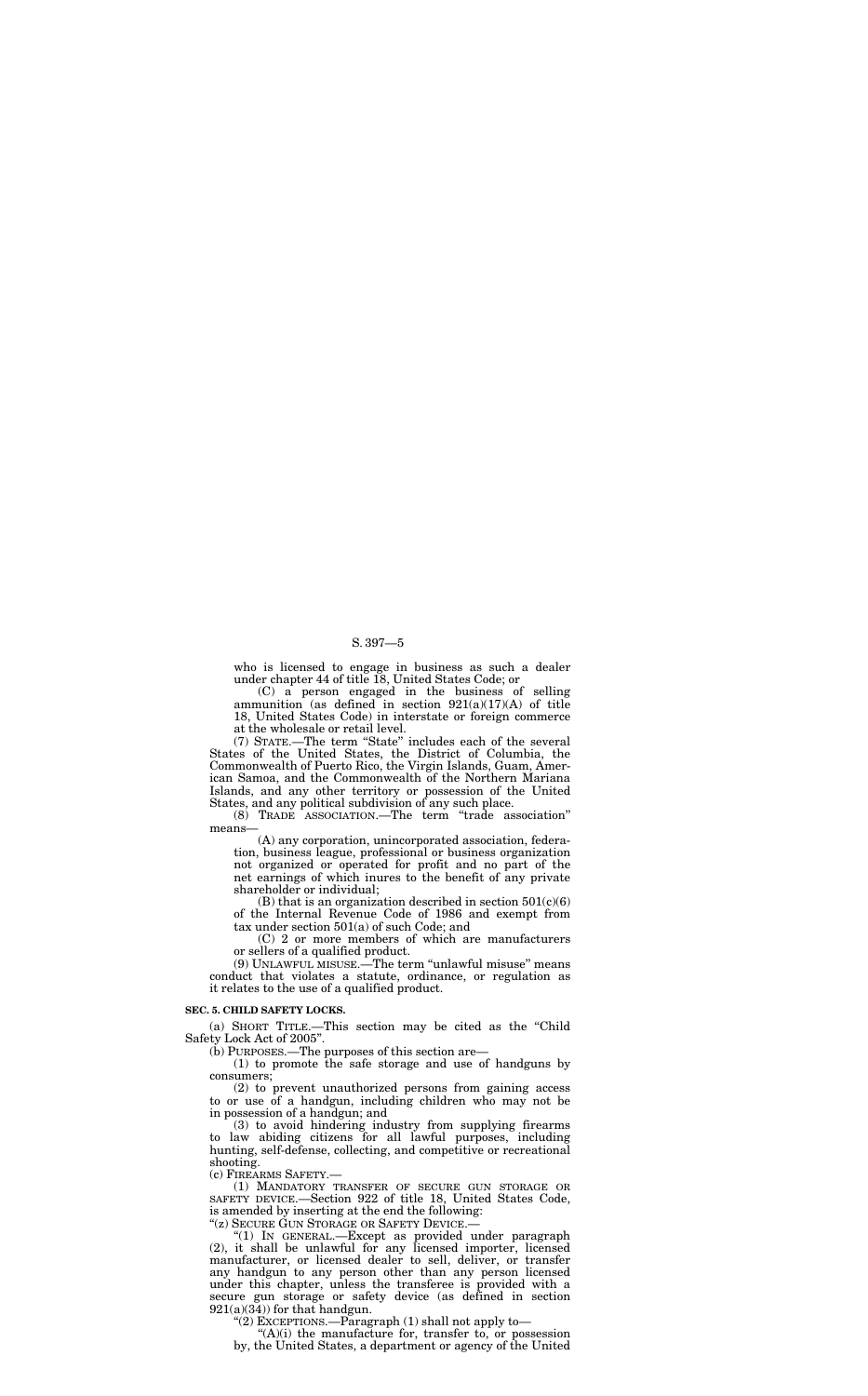States, a State, or a department, agency, or political subdivision of a State, of a handgun; or

"(ii) the transfer to, or possession by, a law enforcement officer employed by an entity referred to in clause (i) of a handgun for law enforcement purposes (whether on or off duty); or

''(B) the transfer to, or possession by, a rail police officer employed by a rail carrier and certified or commissioned as a police officer under the laws of a State of a handgun for purposes of law enforcement (whether on or off duty);

 $(C)$  the transfer to any person of a handgun listed as a curio or relic by the Secretary pursuant to section  $921(a)(13)$ ; or

"(B) PROSPECTIVE ACTIONS.—A qualified civil liability action may not be brought in any Federal or State court.

''(D) the transfer to any person of a handgun for which a secure gun storage or safety device is temporarily unavailable for the reasons described in the exceptions stated in section 923(e), if the licensed manufacturer, licensed importer, or licensed dealer delivers to the transferee within 10 calendar days from the date of the delivery of the handgun to the transferee a secure gun storage or safety device for the handgun.

''(3) LIABILITY FOR USE.—

''(A) IN GENERAL.—Notwithstanding any other provision of law, a person who has lawful possession and control of a handgun, and who uses a secure gun storage or safety device with the handgun, shall be entitled to immunity from a qualified civil liability action.

''(p) PENALTIES RELATING TO SECURE GUN STORAGE OR SAFETY DEVICE.

 $\overline{N}(1)$  In GENERAL.—

''(C) DEFINED TERM.—As used in this paragraph, the term 'qualified civil liability action'—

''(i) means a civil action brought by any person against a person described in subparagraph (A) for damages resulting from the criminal or unlawful misuse of the handgun by a third party, if—

''(I) the handgun was accessed by another person who did not have the permission or authorization of the person having lawful possession and control of the handgun to have access to it; and

''(II) at the time access was gained by the person not so authorized, the handgun had been made inoperable by use of a secure gun storage or safety device; and

''(ii) shall not include an action brought against the person having lawful possession and control of the handgun for negligent entrustment or negligence per se.''.

(2) CIVIL PENALTIES.—Section 924 of title 18, United States Code, is amended—

(A) in subsection  $(a)(1)$ , by striking "or  $(f)$ " and inserting "(f), or  $(p)$ "; and

(B) by adding at the end the following: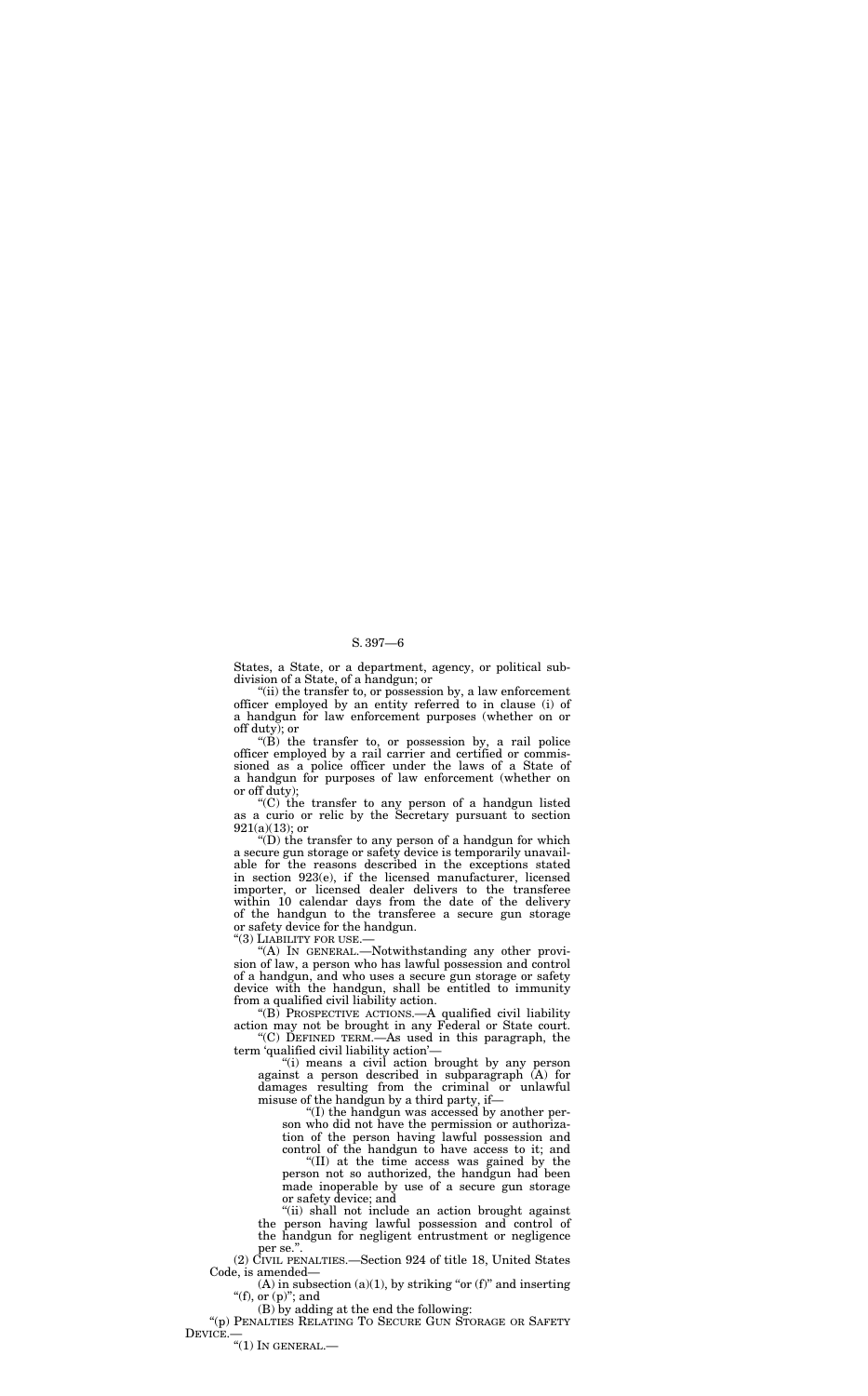''(A) SUSPENSION OR REVOCATION OF LICENSE; CIVIL PENALTIES.—With respect to each violation of section  $922(z)(1)$  by a licensed manufacturer, licensed importer, or licensed dealer, the Secretary may, after notice and opportunity for hearing—

''(i) suspend for not more than 6 months, or revoke, the license issued to the licensee under this chapter

"(2) ADMINISTRATIVE REMEDIES.—The suspension or revocation of a license or the imposition of a civil penalty under paragraph (1) shall not preclude any administrative remedy that is otherwise available to the Secretary.''.

that was used to conduct the firearms transfer; or "(ii) subject the licensee to a civil penalty in an amount equal to not more than \$2,500.

''(B) REVIEW.—An action of the Secretary under this paragraph may be reviewed only as provided under section 923(f).

(3) LIABILITY; EVIDENCE.—

(A) LIABILITY.—Nothing in this section shall be construed to—

(a) UNLAWFUL ACTS.—Section 922(a) of title 18, United States Code, is amended by striking paragraphs  $(7)$  and  $(8)$  and inserting the following:

" $(7)$  for any person to manufacture or import armor piercing ammunition, unless—<br>"(A) the manufacture of such ammunition is for the

(i) create a cause of action against any Federal firearms licensee or any other person for any civil liability; or

(ii) establish any standard of care.

(B) EVIDENCE.—Notwithstanding any other provision of law, evidence regarding compliance or noncompliance with the amendments made by this section shall not be admissible as evidence in any proceeding of any court, agency, board, or other entity, except with respect to an action relating to section 922(z) of title 18, United States Code, as added by this subsection.

(C) RULE OF CONSTRUCTION.—Nothing in this paragraph shall be construed to bar a governmental action to impose a penalty under section 924(p) of title 18, United States Code, for a failure to comply with section 922(z) of that title.

(d) EFFECTIVE DATE.—This section and the amendments made by this section shall take effect 180 days after the date of enactment of this Act.

#### **SEC. 6. ARMOR PIERCING AMMUNITION.**

use of the United States, any department or agency of the United States, any State, or any department, agency,

"(B) the manufacture of such ammunition is for the purpose of exportation; or  $\degree$  ''(C) the manufacture or importation of such ammuni-

tion is for the purpose of testing or experimentation and has been authorized by the Attorney General;

''(8) for any manufacturer or importer to sell or deliver armor piercing ammunition, unless such sale or delivery—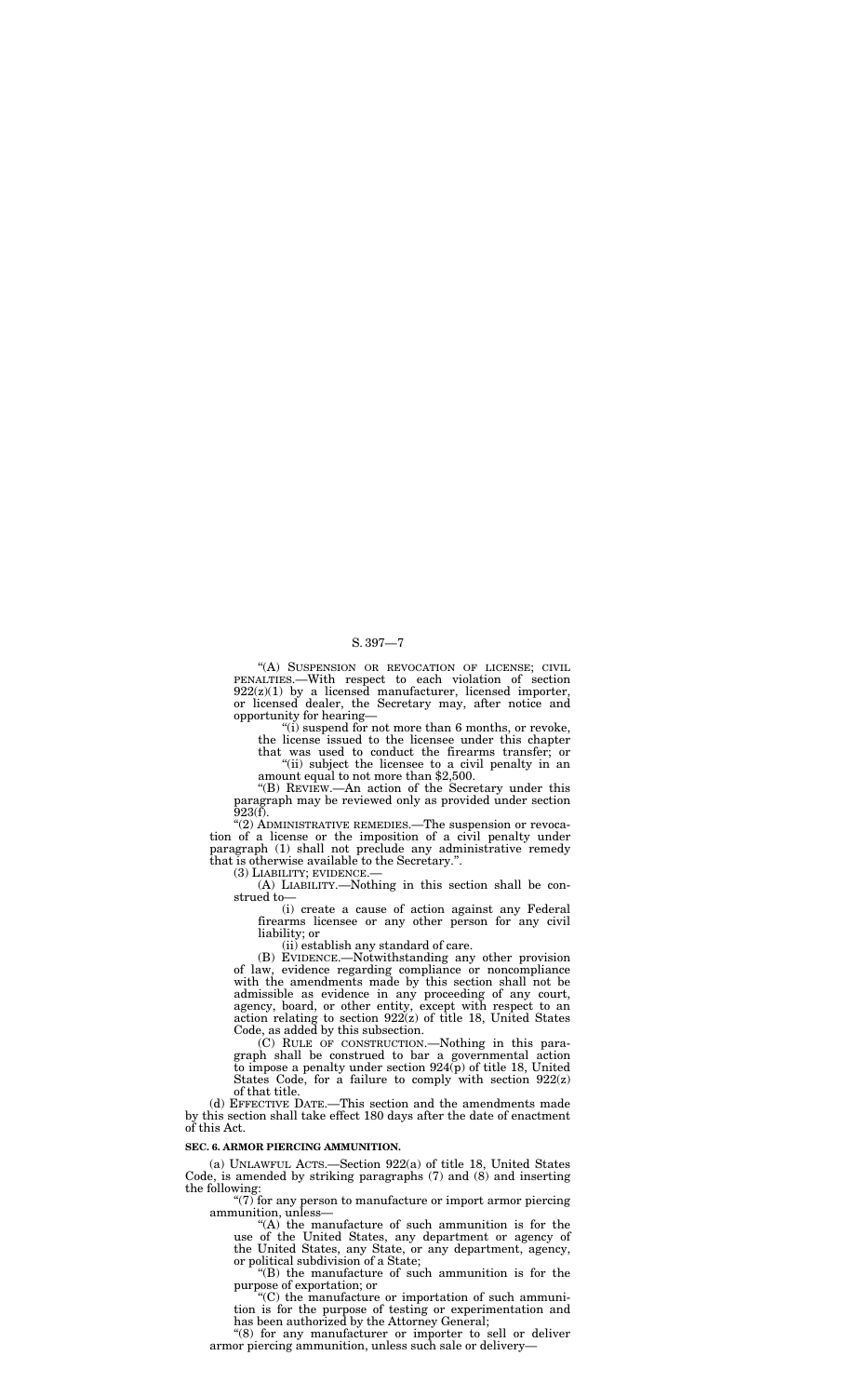''(A) is for the use of the United States, any department or agency of the United States, any State, or any department, agency, or political subdivision of a State;

 $\mathcal{F}(B)$  is for the purpose of exportation; or

''(C) is for the purpose of testing or experimentation and has been authorized by the Attorney General;''.

(b) PENALTIES.—Section 924(c) of title 18, United States Code, is amended by adding at the end the following:

"(A) be sentenced to a term of imprisonment of not less than 15 years; and

''(5) Except to the extent that a greater minimum sentence is otherwise provided under this subsection, or by any other provision of law, any person who, during and in relation to any crime of violence or drug trafficking crime (including a crime of violence or drug trafficking crime that provides for an enhanced punishment if committed by the use of a deadly or dangerous weapon or device) for which the person may be prosecuted in a court of the United States, uses or carries armor piercing ammunition, or who, in furtherance of any such crime, possesses armor piercing ammunition, shall, in addition to the punishment provided for such crime of violence or drug trafficking crime or conviction under this section—

> ''(B) if death results from the use of such ammunition— "(i) if the killing is murder (as defined in section 1111), be punished by death or sentenced to a term of imprisonment for any term of years or for life; and

> ''(ii) if the killing is manslaughter (as defined in section 1112), be punished as provided in section 1112.''.

(c) STUDY AND REPORT.—

(1) STUDY.—The Attorney General shall conduct a study to determine whether a uniform standard for the testing of projectiles against Body Armor is feasible.

(2) ISSUES TO BE STUDIED.—The study conducted under paragraph (1) shall include—

(A) variations in performance that are related to the length of the barrel of the handgun or center-fire rifle from which the projectile is fired; and

(B) the amount of powder used to propel the projectile. (3) REPORT.—Not later than 2 years after the date of enactment of this Act, the Attorney General shall submit a report containing the results of the study conducted under this subsection to—

(A) the chairman and ranking member of the Committee on the Judiciary of the Senate; and